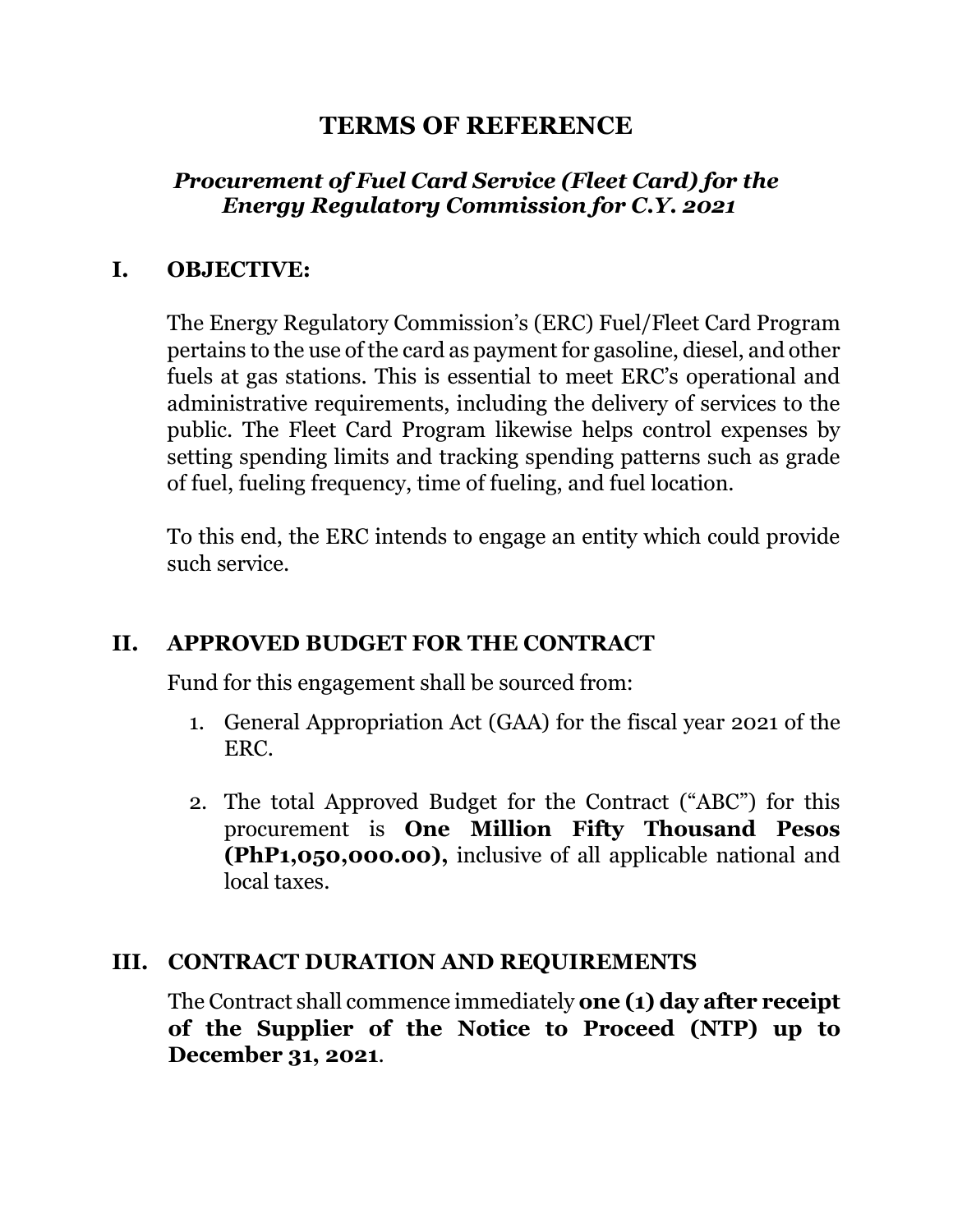#### **IV. REQUIREMENTS**

- A. Within **three (3) years** prior to the deadline of submission of bids, the Supplier must have completed, a single contract that is similar to this project equivalent to at least fifty percent (50%) of the ABC;
- B. The Contractor/Supplier must comply with the minimum number of service station branches as follows:
	- 1. At least **50 service stations within Metro Manila**; and
	- 2. At least **200 service stations within Luzon** excluding Metro Manila
- C. The Supplier must have a **web-based program/application** for data tracking or monitoring, which reflect the monthly purchases of ERC's service vehicles;
- D. The Supplier must provide ERC with a **vehicle specific fuel card** containing the following information, among others:
	- 1. **Card number;**
	- 2. **Office name;**
	- 3. **Vehicle details (type of vehicle and plate number);**
	- 4. **Product restriction (type of fuel, other services such as car wash, vulcanizing, etc.); and**
	- 5. **Expiry date.**
- E. Only the vehicles indicated in the fuel/fleet card shall be allowed to avail of the fuel within the limitations categorically stated therein;
- F. Service stations of the Supplier shall issue **transaction slips** reflecting the odometer and fuel allocation balance every time fuel is availed;
- G. Supplier shall be **available 24/7** in the provision of fuel requirements by the Contractor/Supplier's fuel stations, within the duration of the Contract, based on the following ratings: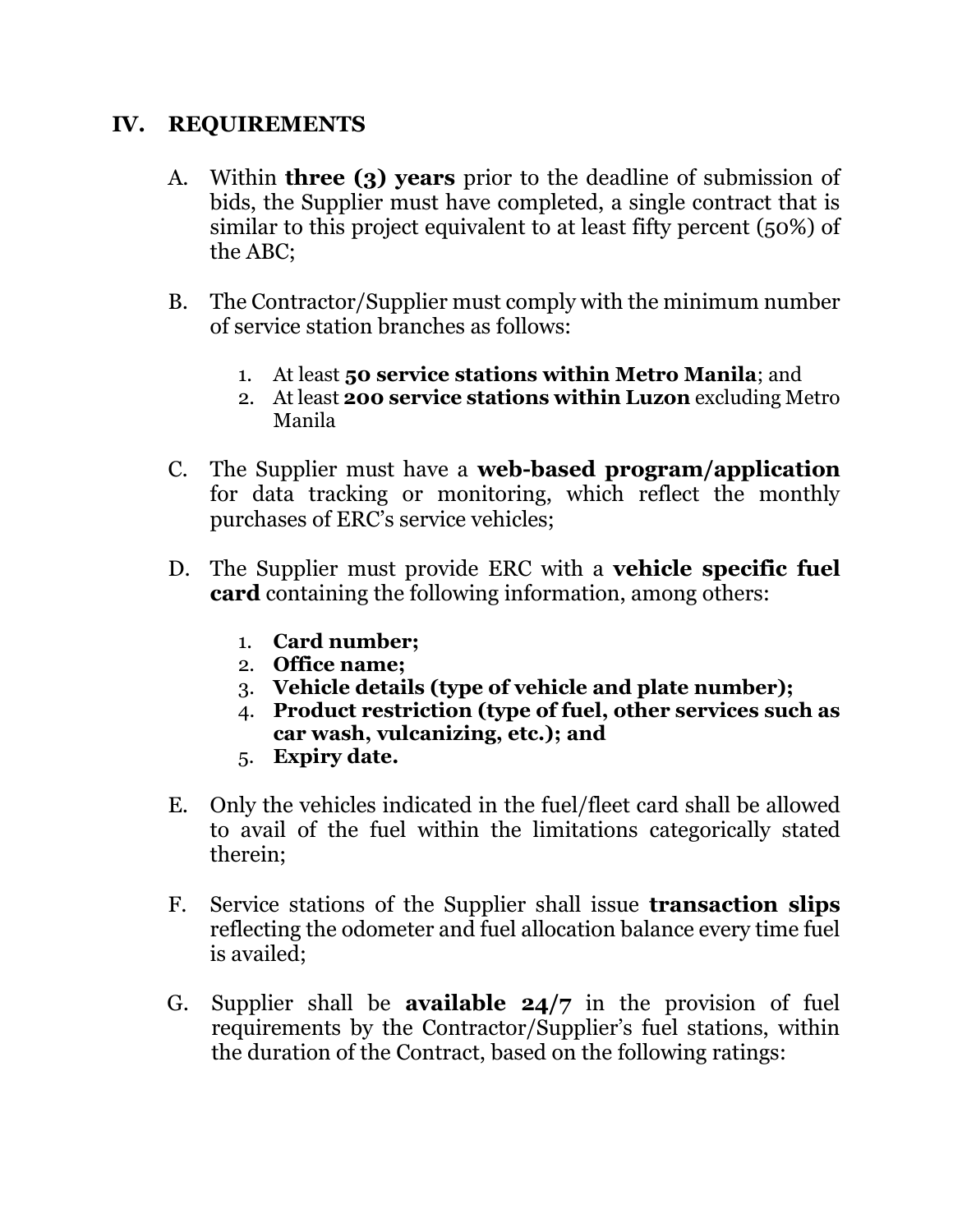- 1. **Diesel (minimum of 50 Rating Cetane Number); and**
- 2. **Gasoline (minimum of 91 Rating Octane Number)**
- H. The Supplier must provide and render related services to all authorized ERC vehicles for the duration of the contract with the following fuel requirements:
	- 1. **Diesel: twenty (20) vehicles with more or less twentythree thousand Seven Hundred Ninety-Six (23,796) liters; and**
	- 2. **Gasoline: one (1) vehicle with more or less seven hundred twenty (720) liters**

# **V. SCOPE OF SERVICES AND DELIVERABLES**

The following shall be the scope of services to be delivered by the Supplier:

- A. Issue a total of **twenty-one (21) Fuel Cards and provide/dispense fuel products** to ERC vehicles as indicated in *Annex A*;
- B. Within **fifteen (15) calendar days upon issuance of Notice to Proceed**, the Supplier shall:
	- 1. Provide ERC with the **fuel card** as indicated in Section IV-D above.
	- 2. Provide **web-based program/application account** for data tracking or monitoring, which reflect the monthly purchases of ERC's service vehicles.
- C. **Availability and replenishment of fuel requirements** to all ERC Vehicles with issued Fuel Card;
- D. Ensure that **monthly statements of account** are consistent with the **transaction slips** issued by stations and applying to the total bill.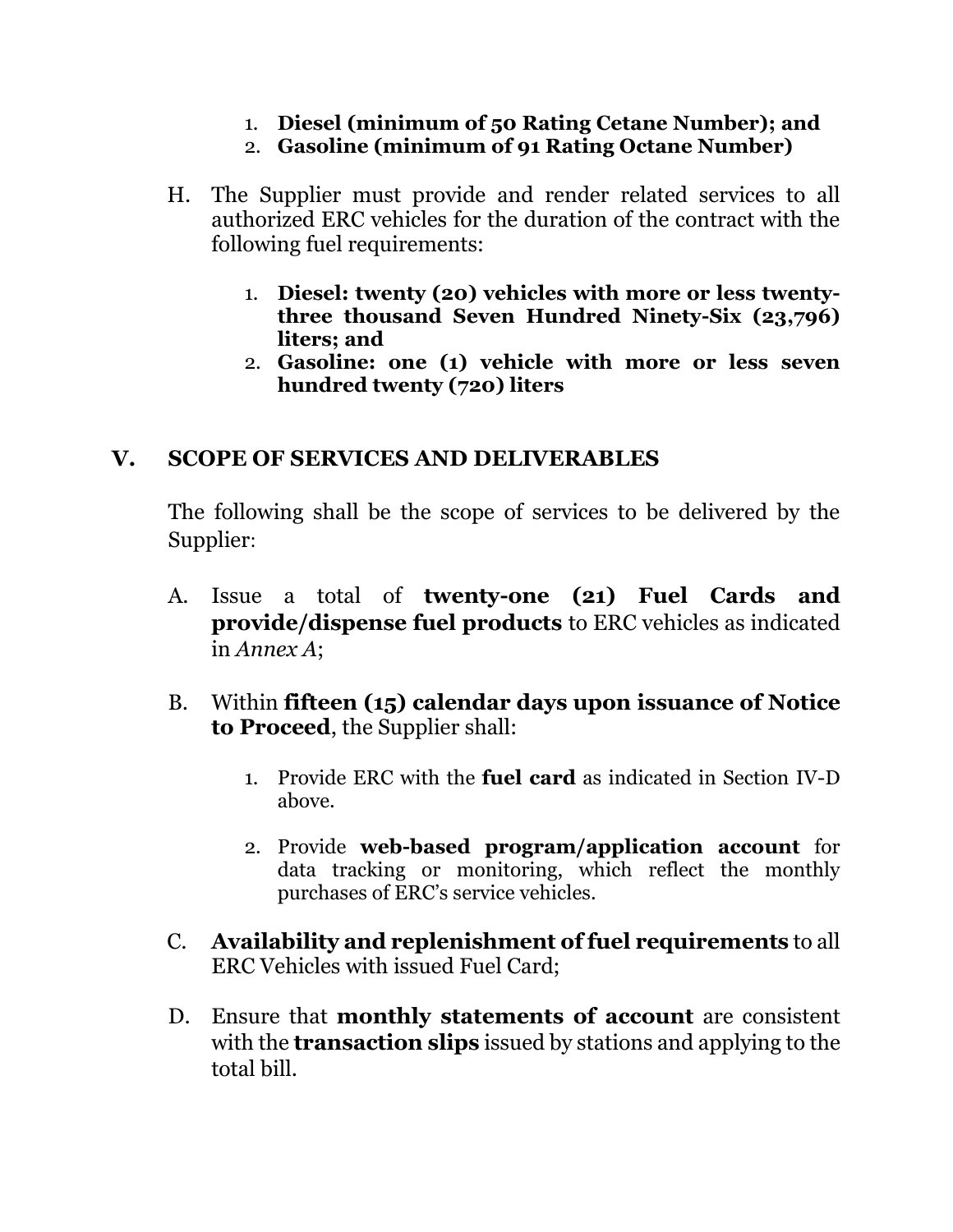#### **VI. AWARD OF CONTRACT**

The contract shall be awarded to the bidder that complies with the minimum requirements and **can provide additional services that is beneficial to ERC at no cost.**

#### **VII. CONTRACT PRICE CEILING**

The contract price ceiling shall not exceed the Approved Budget for the Contract (ABC) which is **One Million Fifty Thousand Pesos (PhP1,050,000.00).**

### **VIII. PAYMENT SCHEME / TERMS OF PAYMENT**

Payment shall be computed at actual consumption based on prevailing pump prices subject to the discounts and additional services offered as part of the bid.

The Supplier shall provide a Statement of Account (SOA) or Billing Statement as basis for the payment of actual consumption per billing cycle. The SOA should contain the following information:

- a. Date and Time of Purchase
- b. Vehicle Plate No.
- c. No. of liters
- d. Name of Driver
- e. Fuel Card No.

In case the Fuel Card is damaged, lost or stolen, without the fault or negligence of concerned ERC official/personnel, the service provider shall replace the same without additional cost on the part of ERC.

# **XI. LIQUIDATED DAMAGES**

Where the service Contractor refuses or fails to satisfactorily complete the work within the specified contract time, plus any extension time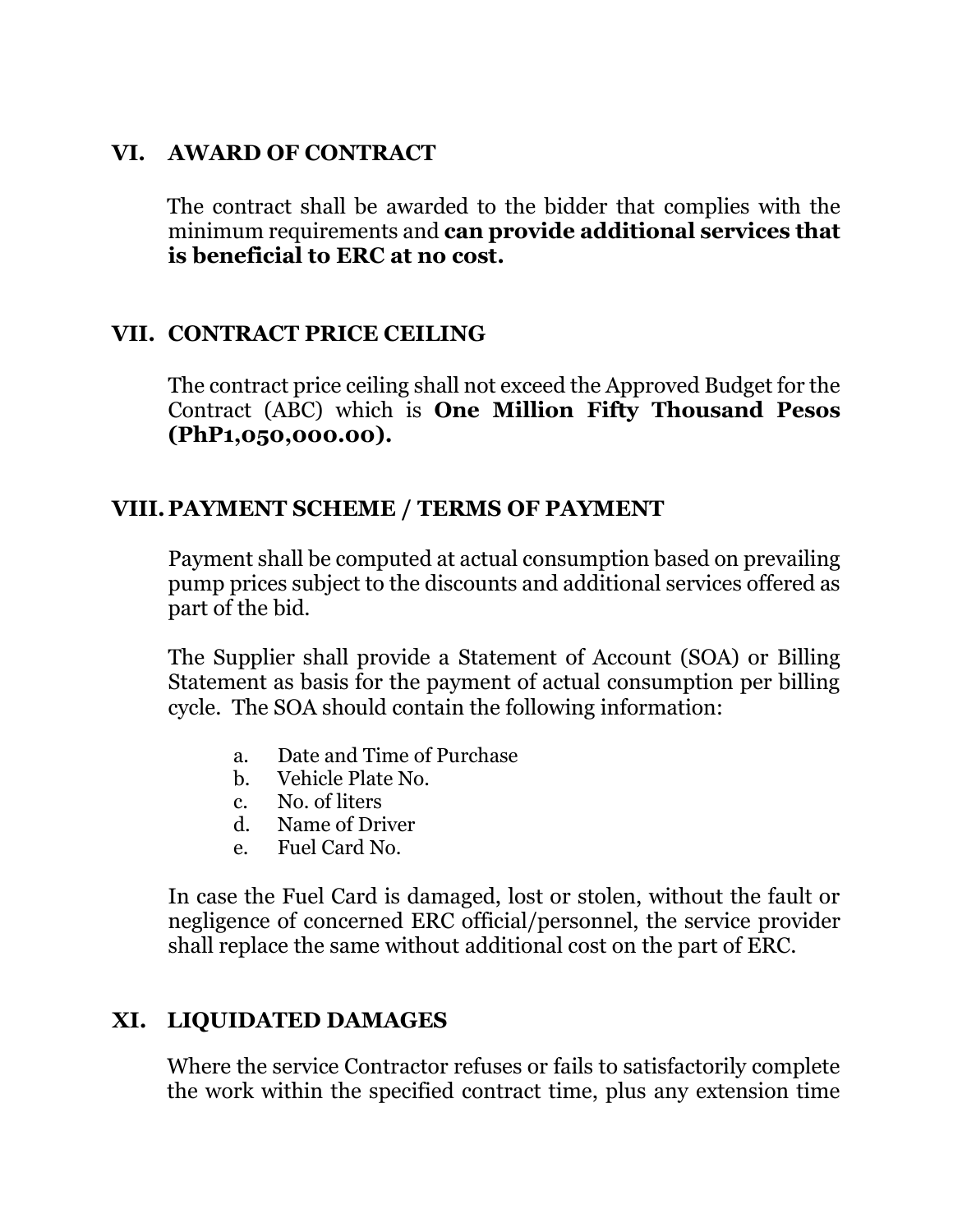duly granted and is hereby in default under the contract, the service Contractor shall pay ERC for liquidated damages, and not by way of penalty, an amount, as provided in the conditions of the contract, equal to one tenth  $(1/10)$  of one percent  $(1%)$  of the cost of the unperformed portion for every day of delay. Once the cumulative amount of liquidated damages reaches ten percent (10%) of the amount of the contract, the ERC may rescind or terminate the contract, without prejudice to other courses of action and remedies available under the circumstances such as but not limited to forfeiture of performance security and/or blacklisting of the latter.

For entitlement to such liquidated damages, ERC need not prove the damages actually incurred. Said damages in any amount shall be deducted from any money due or which may become due the service Contractor under the Contract and/or collect such liquidated damages from the retention money or other securities posted by the service Contractor at the ERC's convenience.

#### **XII. RESERVATION CLAUSE**

The ERC reserves the right to reject any end all bids, declare a failure of bidding or not award the contract at any time prior to contract award in accordance with Section 41 of R.A. 9184 and its IRR, without thereby incurring any liability to the affected bidder or bidders.

Prepared by:  $\bigcap$   $\bigcap$  Reviewed by:

**JERIC JOHN P. RAMIREZ** *Administrative Officer III – GSD Administrative Officer V – GSD*

**JERIC JOHN P. RAMIREZ CHERRY LYNN S. GONZALES**

Approved by: **JUDITH L. MANGOSING** *OIC – FAS Director*